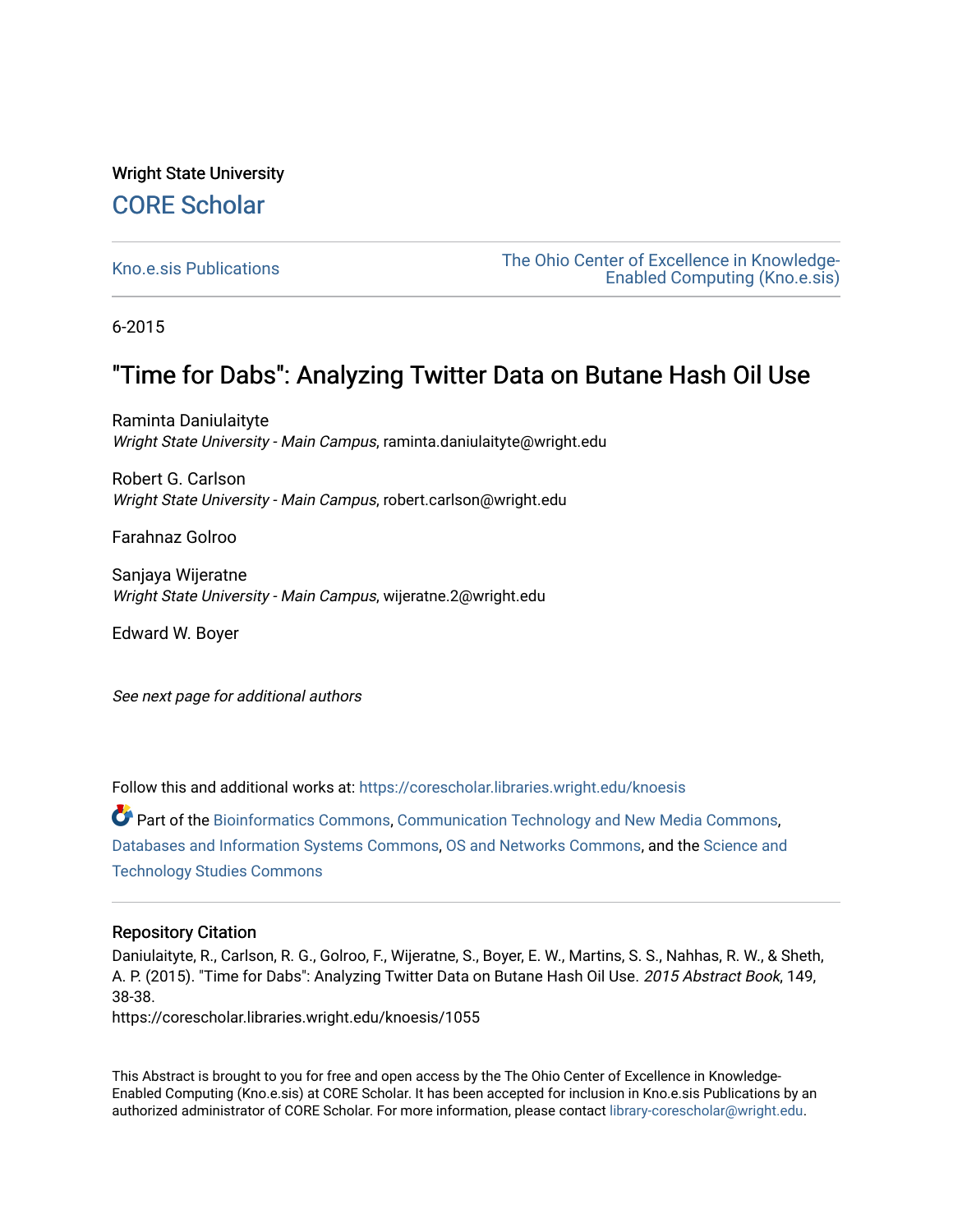### Authors

Raminta Daniulaityte, Robert G. Carlson, Farahnaz Golroo, Sanjaya Wijeratne, Edward W. Boyer, Silvia S. Martins, Ramzi W. Nahhas, and Amit P. Sheth